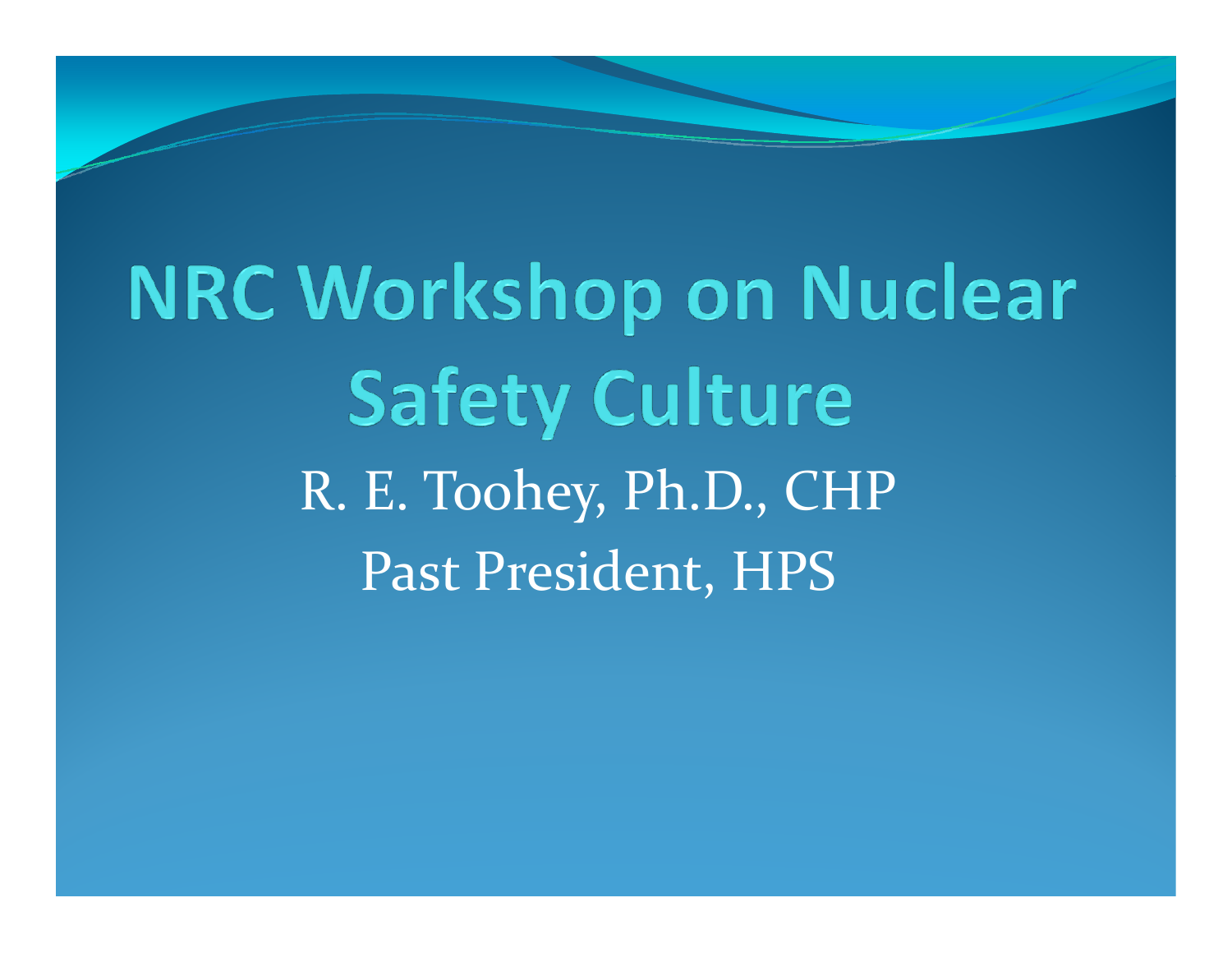# Purpose of the Workshop

**• To develop a definition of safety culture** (SC) and the description/traits that will be used in the development of <sup>a</sup> final a fina safety culture policy statement • Held Feb 2-4 2010, Rockville, MD (between snowpocalypse and snowmageddon)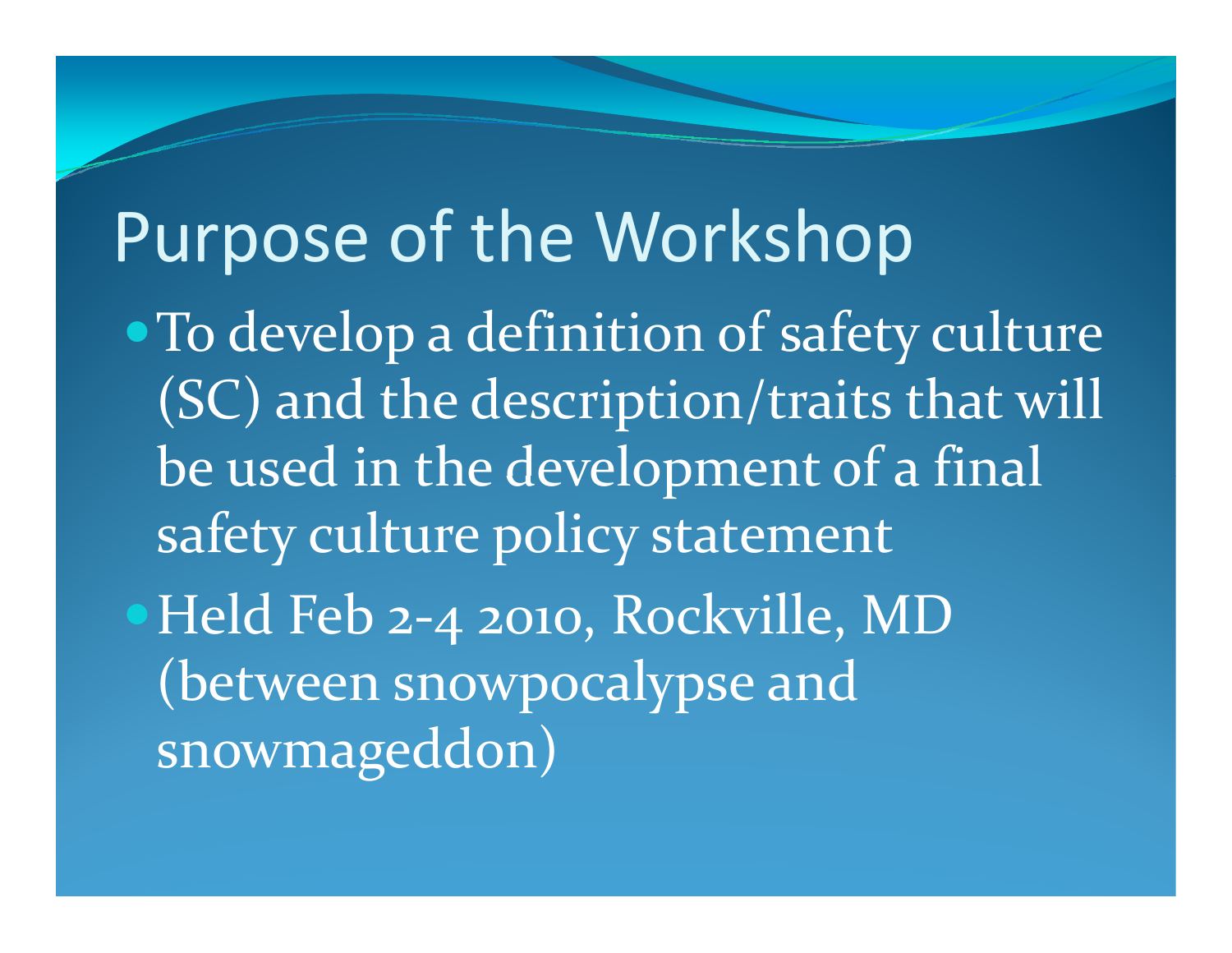# Stakeholders

• Licensees (breakout groups): Reactors-new constructionMaterials -Industrial Materials-Medical • Professional Societies Members of the Public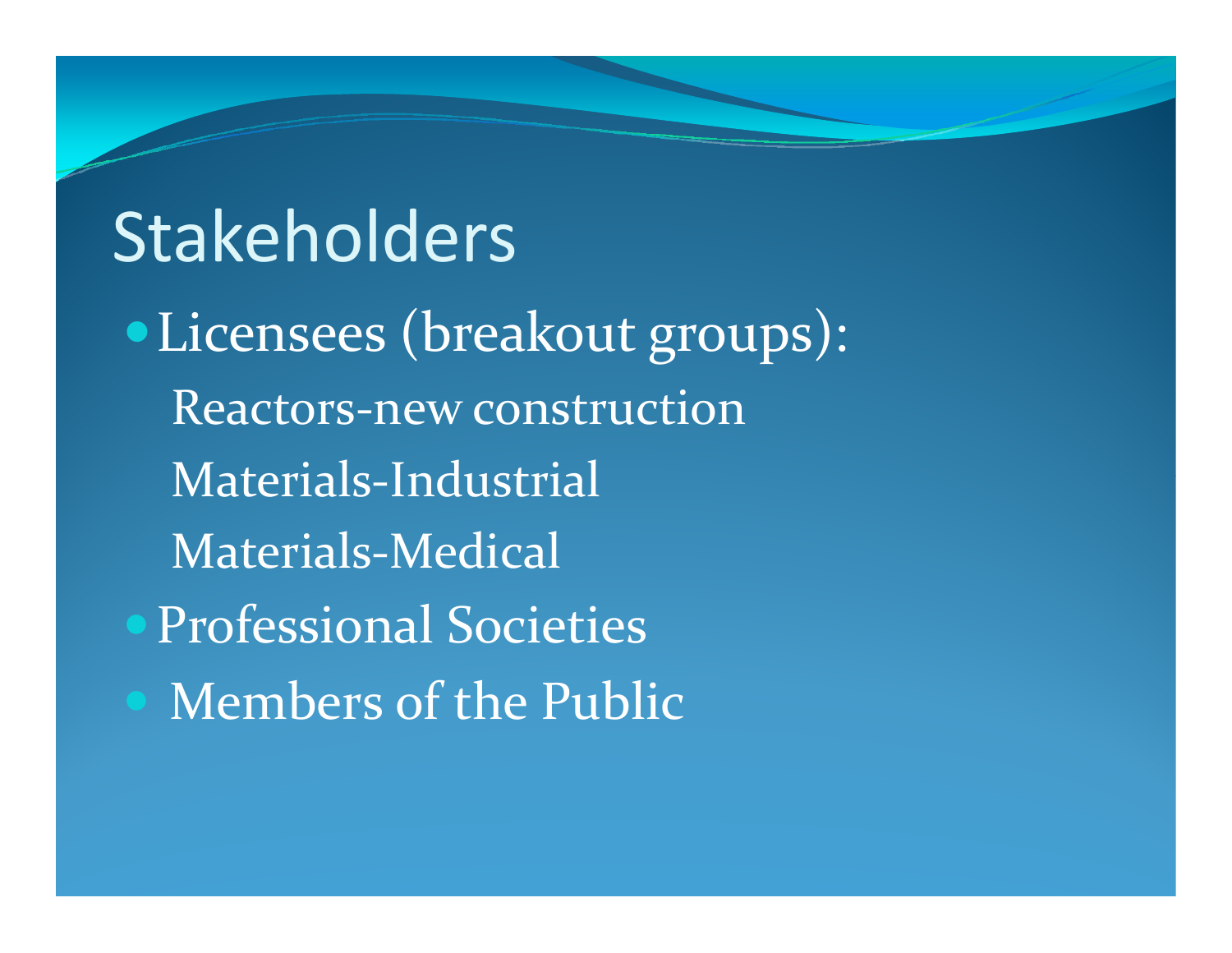### Role of Panelists

- Provide perspective as a licensee, a member of the public, or member of a specific organization
- Work with NRC staff to develop a common definition of safety culture and a common set of descriptions, traits and concepts of safety culture that apply to all NRC licensees and certificate holders
- $\bigodot$  Contribute to and participate in the discussions in the breakout sessions
- Consider positions and views of the breakout participants and articulate these views in the panel discussions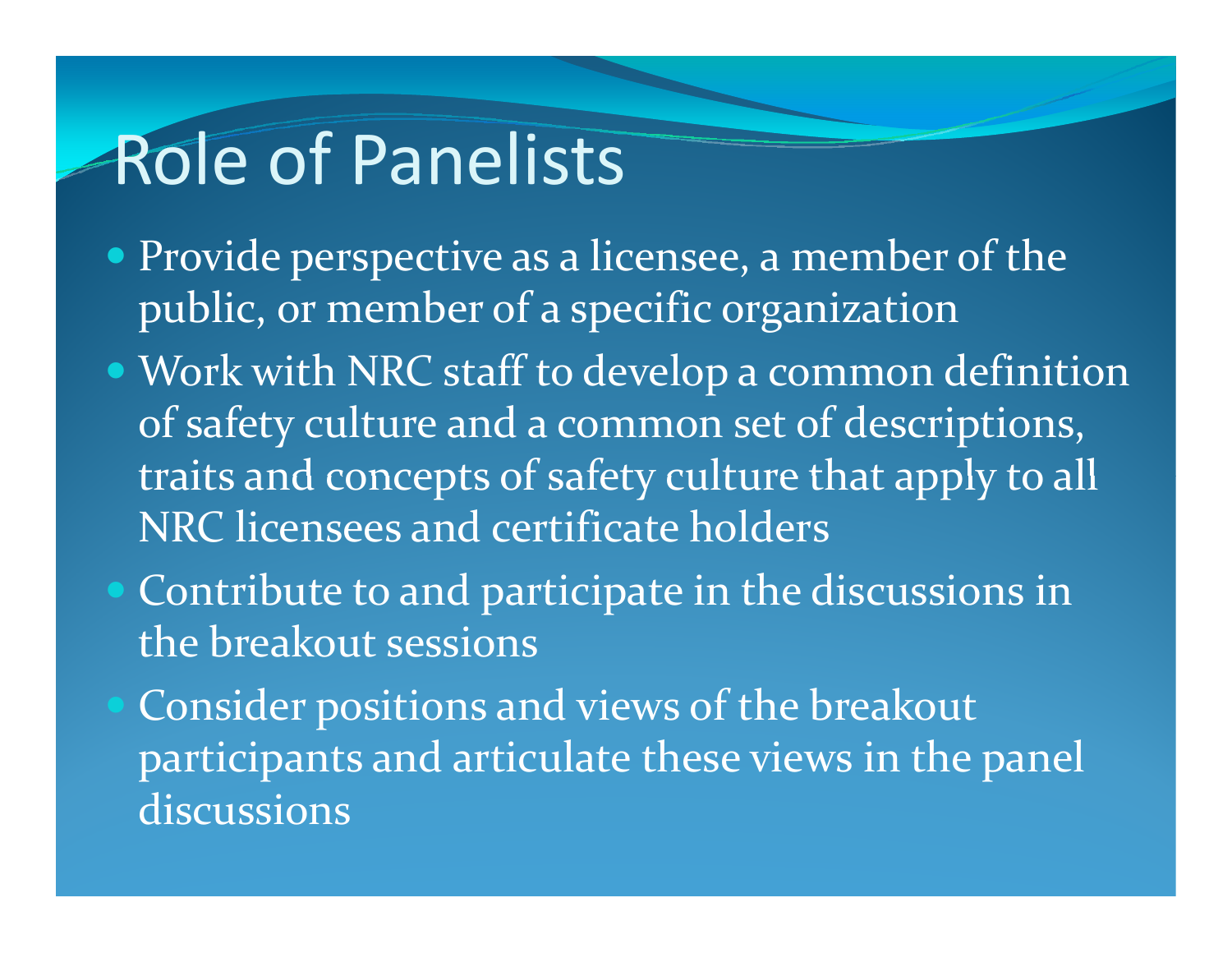## Panelists

Kevin Buckley (AAPM) Gerald Castro (JCHA) David Garchow (INPO) Billie Garde (Member of the Public ) Tom Houghton (NEI) Bob Link (AREVA) George Marshall (APNGA) Wayne Rice (AFL-CIO) Shawn Seeley (OAS)

Diane Sieracki (Dominion) Gayle Staton (NDTMA) Duann VandersliceThistlewaite (SNM) ) Richard Toohey (HPS) Victoria Winfrey (Prairie Island Indian Community Tribal Council) Bruce Williams (Shaw) Chuck Workman (G4S)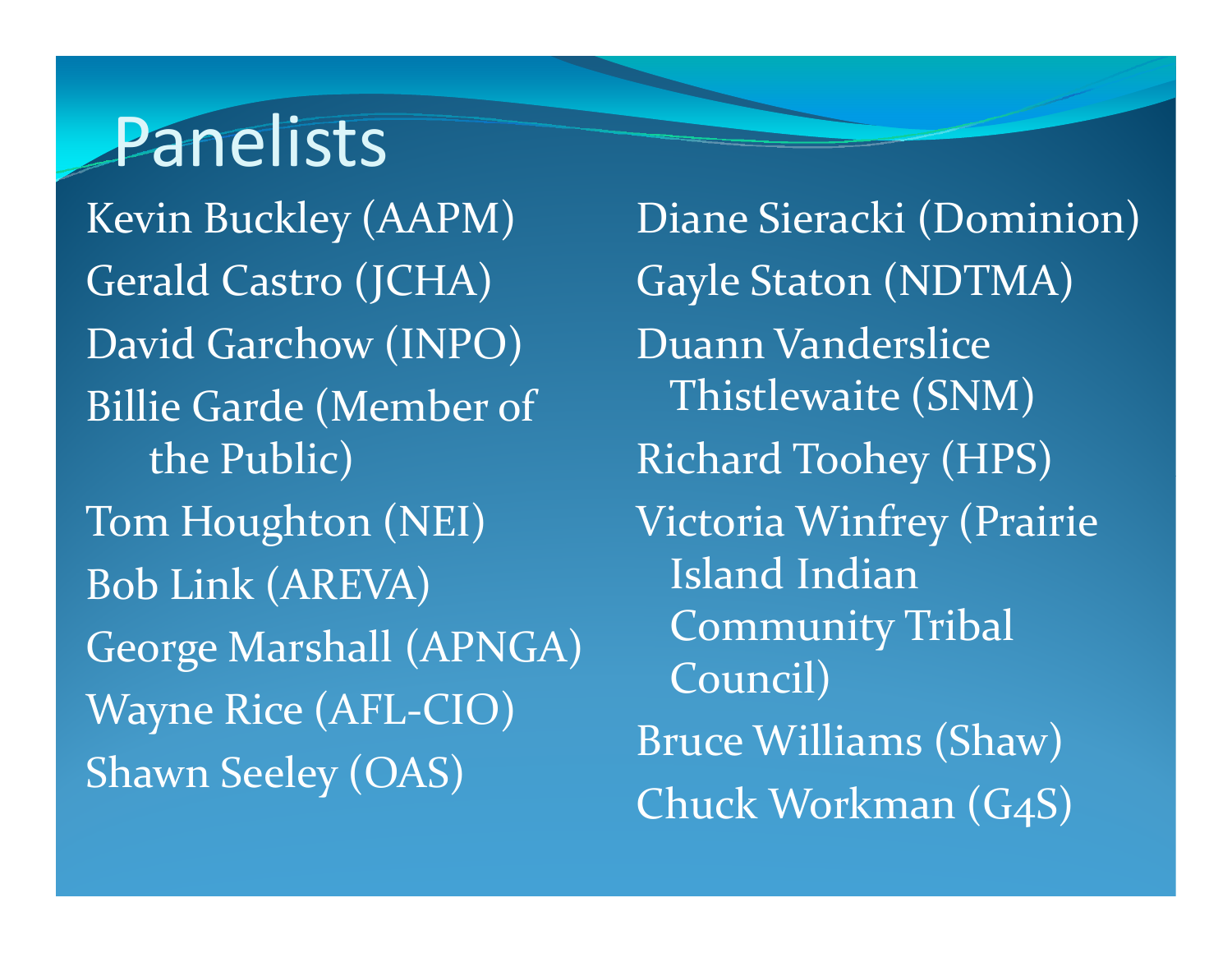### Workshop Process Day 1

- Presentations by NRC staff (or contractors) on background of the initiative, goals of the workshop, other guidance on safety culture (INPO, IAEA, etc.)
- Breakout sessions to develop draft definitions of safety culture for NRC use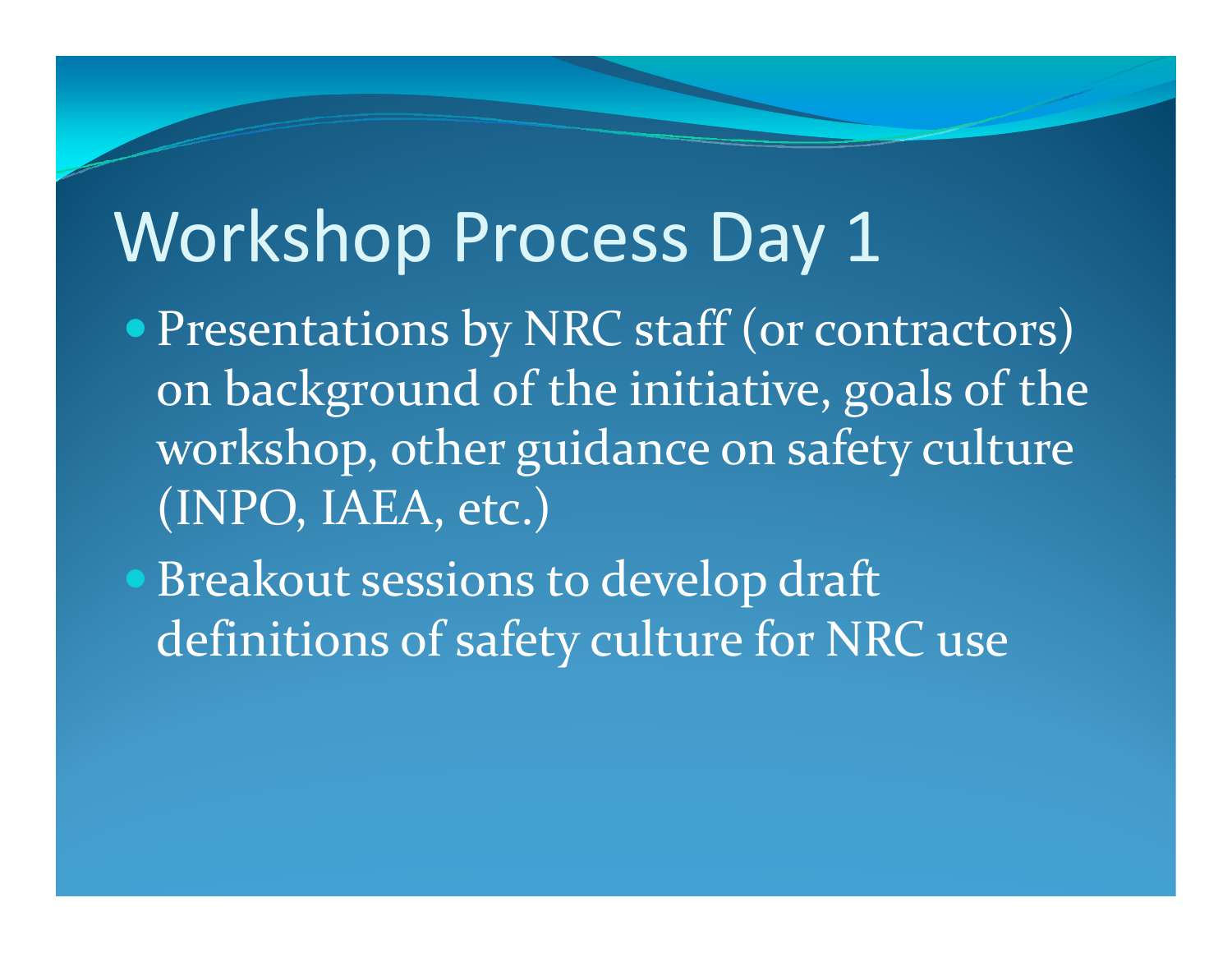# Workshop Process Day 2

- Group session to reconcile three versions of safety culture definition into one that ever yone could live with
- **Breakout sessions to identify proper safety** culture practices/characteristics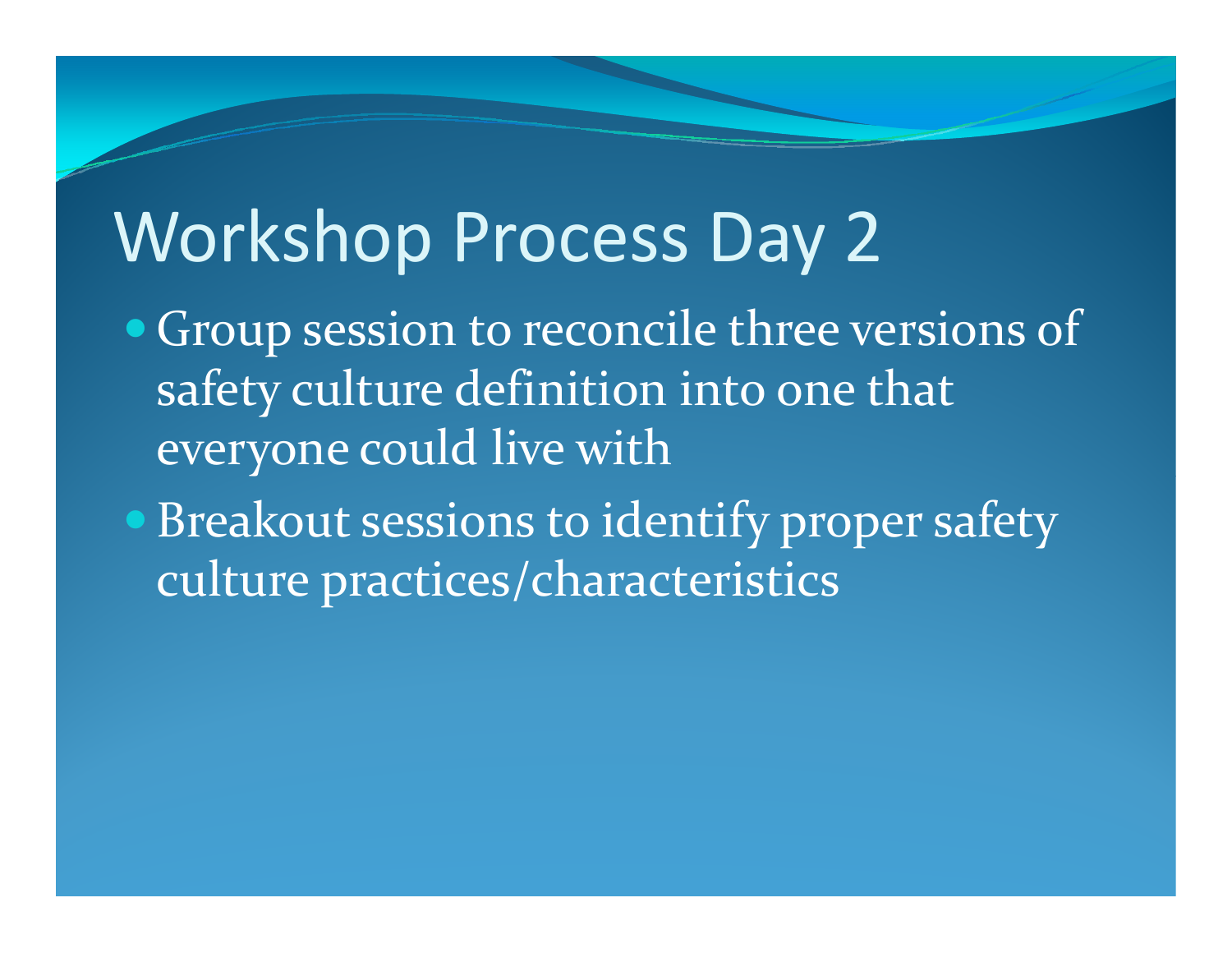# Workshop Process Day 3

- Group session to bin those 150 or so specific traits into 6-8 areas
- Identification of these areas as overriding traits
- Decided we were finished and additional workshops not needed